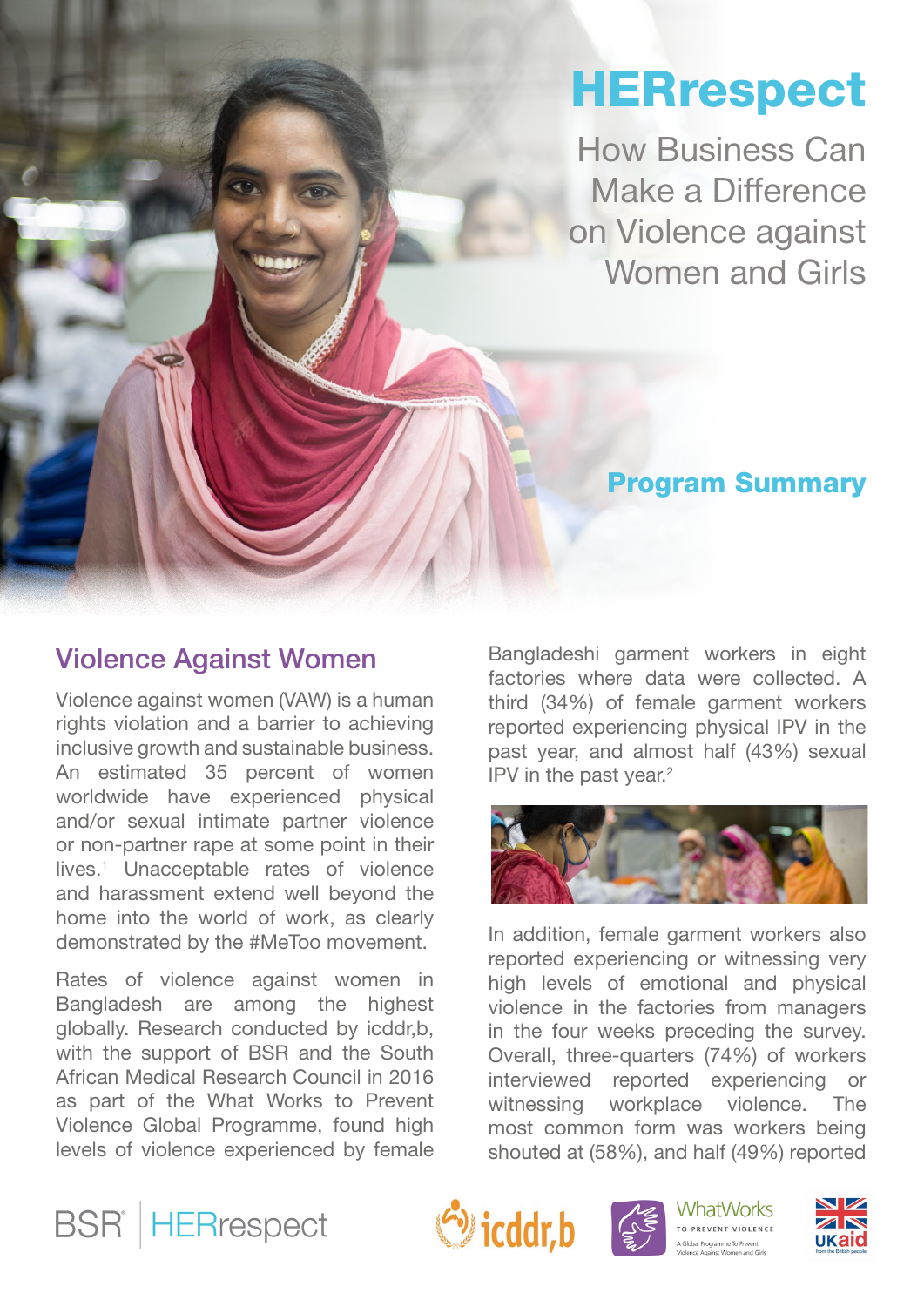experiencing or witnessing workers being called unkind names. Just over 1 in 10 reported experiencing or witnessing a worker being pushed or shoved in the past four weeks, and in total 14 percent of workers interviewed experienced or witnessed others experiencing physical violence in the workplace.<sup>3</sup>

Violence against women at work and at home is driven by multiple factors, as evidenced by What Works research.4 Factors driving violence against women at work and in the home include:

- **Dominant gender norms that** reinforce the unequal relationship between women and men, and the power differential between managers and workers. In both the factory and the home, women's subordinate position in relation to men is a central driver of violence against women, placing women in economically and socially dependent relationships to men, making it hard for women to leave violent homes and workplaces. In addition, given the patriarchal gender norms in Bangladesh, women who work are seen as challenging gender norms and often experience violence from husbands and partners as a way to "keep them in line".
- A general acceptance of harassment and violence against women in the workplace. Within factories there is general acceptance that enables the use of violence against female workers by predominantly male managers.
- A lack of essential skills among management to handle stressful environments and a perception of violence as the most accessible and

effective way to achieve production targets. Garment factories operate with very short lead times and demand high levels of productivity, which managers have to achieve. Without adequate skills, managers draw on socially acceptable strategies (violence and shouting) to "encourage" greater productivity. These are seen as key strategies for managing labour in Bangladesh.

A lack of policies addressing gender relations and womens' rights and health in the workplace, and a lack of communication regarding these policies to managers and workers. Without policies clearly prohibiting and being enforced around no violence in factories, it is highly unlikely that change will happen.



# The Role of Business

Business has a critical role to play in addressing violence against women. Experience through HERrespect has shown that factories in global supply chains can be powerful spaces to support women workers holistically. In bringing together large numbers of women and men workers as well as managers, factories provide an opportunity to deliver innovative interventions at scale.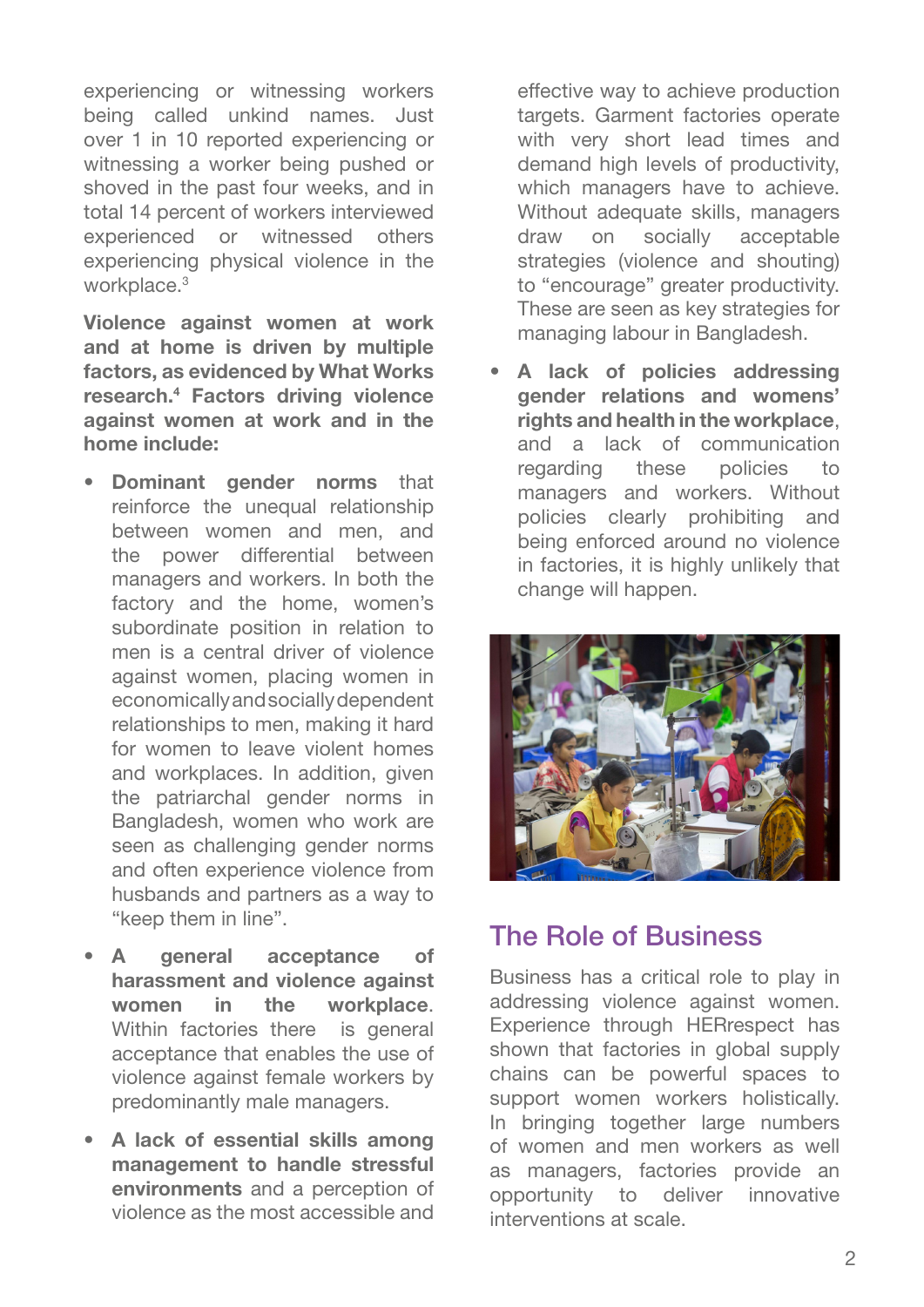

### About HERrespect

HERrespect is a part of HERproject™ —a collaborative initiative that strives to empower low-income women working in global supply chains.

Bringing together global brands, their suppliers, and local NGOs, HERproject™ empowers women and strengthens business responses through workplace-based interventions on health, financial inclusion, and gender equality. Since its inception in 2007, HERproject™ has worked in more than 800 workplaces across 14 countries and has increased the well-being, confidence, and economic potential of more than 800,000 women.

HERrespect helps promote gender equality in the workplace through participatory training for workers and management, awarenessraising campaigns in workplaces, and review of polices and practices. By shifting norms that reinforce unequal relationships between women and men, supporting improved communication and teamwork, and strengthening factory systems, HERrespect aims to address the root causes of violence against women.

[HERrespect](https://www.whatworks.co.za/resources/vawg-prevention-curricula#herrespect-bangladesh) was developed collaboratively with the South African Medical Research Council, under the DFID-funded What Works to Prevent Violence Programme.

*"What was attractive for us about HERrespect was taking this gender equality to their domestic area, from work to home, where we do not have any control. When you are talking about teaching the worker about soft skills like time management and conflict management, like every other human being they deserve to know how to handle time and conflict in a way that is not going to cause any further deterioration in their relationships in the workplace. And it is a promotion of their own well-being that will transform into benefits for our workplace."*

—Ravi Asrani, Factory Manager, **Bangladesh** 

# Key Elements of HERrespect

The goal of HERrespect is to cultivate more equitable relationships and attitudes among women and men in global supply chains, which ultimately prevents violence at the workplace and in intimate relationships.

HERrespect's approach includes:

- **Skills building: Enhancing** managers' and workers' abilities to build harmonious working relationships in the workplace through enhanced communications, problem-solving skills, and stress management. This also includes a specific focus on transforming gender norms.
- **Awareness raising: Sensitizing** management and workers on the causes and consequences of uncooperative relationships at work and in intimate relationships.